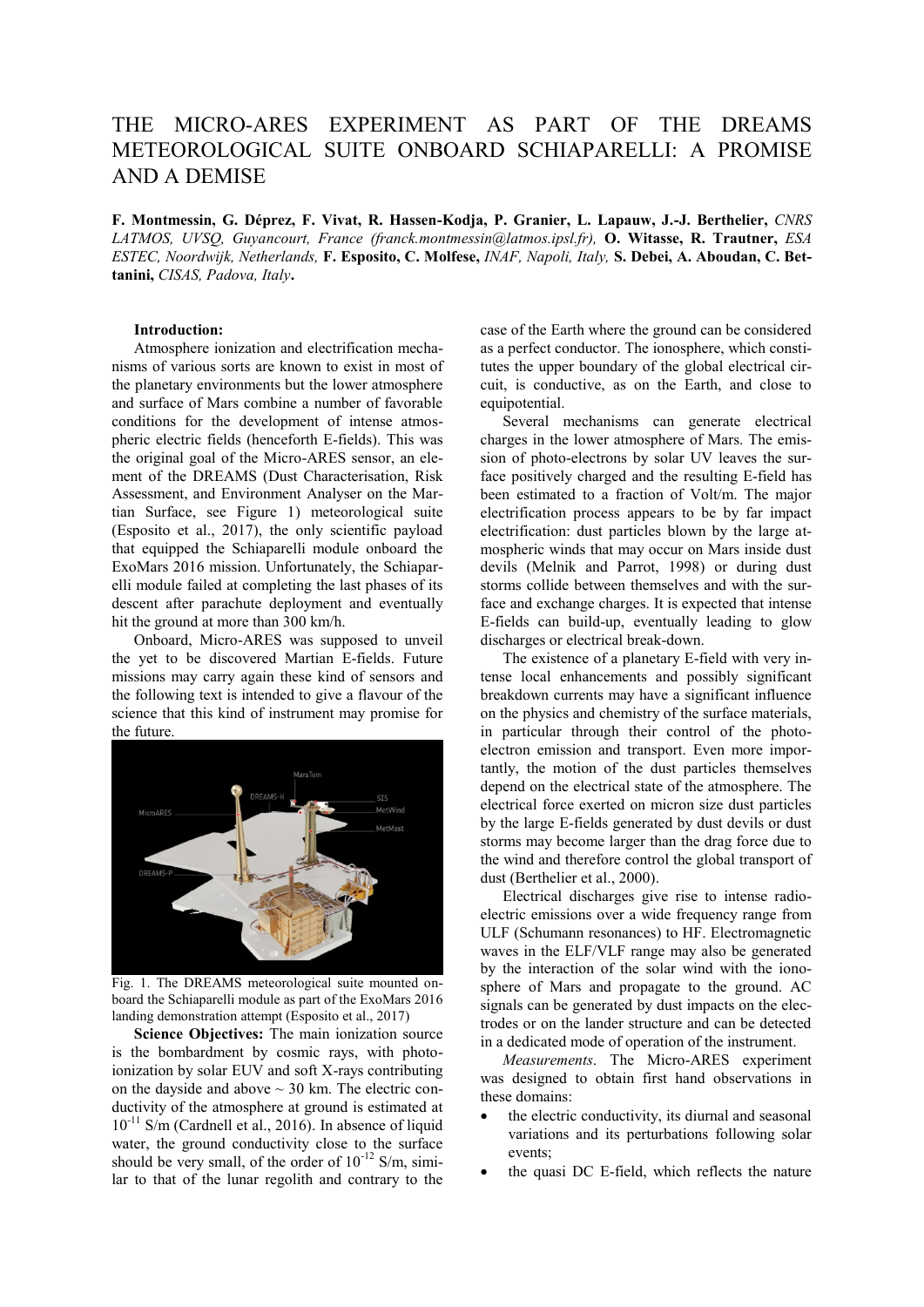and role of the various charging mechanisms at work on the surface of Mars;

 the ELF/VLF radio-electric emissions that may originate from atmospheric as well as from ionospheric processes and the AC signals from dust particle impacts on the sensors or on the lander structure.



Fig. 2. Picture showing the Flight version of the whole Micro-ARES set-up with the gold-coated antenna harnessed to its PCB.

**Experimental Set-up:** Micro-ARES is a single probe E-field instrument consisting of a spherical electrode installed on a stiff metallic support (Figures 1 & 2) and a single electronics board housed in the common electronics box of DREAMS inside the warm compartment.

The parent version of Micro-ARES called ARES (proposed in a double probe version, see for instance Berthelier et al., 2000) was validated on two balloon flights and was developed until a Preliminary Design Review as part of the HUMBOLDT platform payload in a previous configuration of ExoMars.



Fig. 3. From Déprez (2017). A schematic model of the Micro-ARES measurement principle. The sphere to atmosphere coupling can be represented by a resistive and capacitive coupling whose  $R_p$  and  $C_p$  values can be deduced from measurements. T meet the conditions for a floating potential design, the internal impedance  $R_i$  has to be  $>10\times$  R<sub>p</sub>. This condition is violated once the resistive bridge ( $R_L$ ,  $R_H$ ) is activated.

Micro-ARES measures the amplitude of the vertical component of the E-field in the atmosphere, using the lander potential as a reference. A high impedance ( $10^{14}$  Ω) preamplifier is mounted in a voltage follower configuration yielding a precise measurement of the surrounding atmospheric potential in a medium whose resistivity shall be typically >10 smaller than the instrument impedance, as expected for average Martian conditions (Farrell et al., 2015, Cardnell et al., 2016, see Figure 3).

*Analog Part.* In the Analog portion of the electronics board, the signal is separated in two components:  $(1)$  the large amplitude (mV to V) and low frequency (<10 Hz) signal of the DC channel and (2) the small amplitude  $(10^{-3} \text{ mV})$  and high frequency (100 Hz to kHz) signal of the AC channel. The difference between the two resides in the capacitive coupling of the AC channel with the antenna which effectively suppresses the main component of the signal received from the sphere. The high sensitivity of the AC channel can be used to detect the impacts of charged dust particles to let one infer their horizontal flux and charge distribution.

*Probing high electric-fields.* A high voltage mode is automatically activated by the Micro-ARES main computer (a Texas Instrument® Digital Signal Processor, hereafter referred as to DSP) when the modulus of the acquired potential exceeds a value of 90V for a certain amount of time (typically a fraction of second). This high voltage mode disrupts the equilibrium of potentials between the antenna and the atmosphere by bifurcating the input signal into a resistive bridge dividing the signal by a factor of >40 and forcing it to cope with the voltage range admitted by the 16 bits ADC.

*Conductivity*. Operated in the *relaxation probe mode*, the instrument can also provide a measurement of the atmospheric conductivity separately for positive and negative ions. Periodically, a +1V and a -1V pulses are sequentially injected by capacitors into the sphere of the antenna, creating a small and temporary loss of equilibrium between the potential of the antenna and that of the atmosphere surrounding it. Positive and negative ions flowing around the electrode are then attracted by the antenna surface depending on the pulse polarity to fill in the gap of potentials with a characteristic e-folding relaxation time. On the ground, positive and negative conductivities, which can then be subsequently deduced from the evaluation of the relaxation time. Conductivity data consist of DC values averaged with 300 consecutive samples to yield a 20 Hz sampling over 5 seconds. This temporal sampling provides sufficient discretization to infer reliable conductivity.

*Data conditioning.* Data are acquired and stored by the DSP whose main tasks are setups and commands of the analog part, real time signal processing (data decimation, filtering, selection and conditioning), and ensures communication with the CEU.

**Sensitivity:** The instrument has a sensitivity in DC mode of 10 mV/m and can sense potential values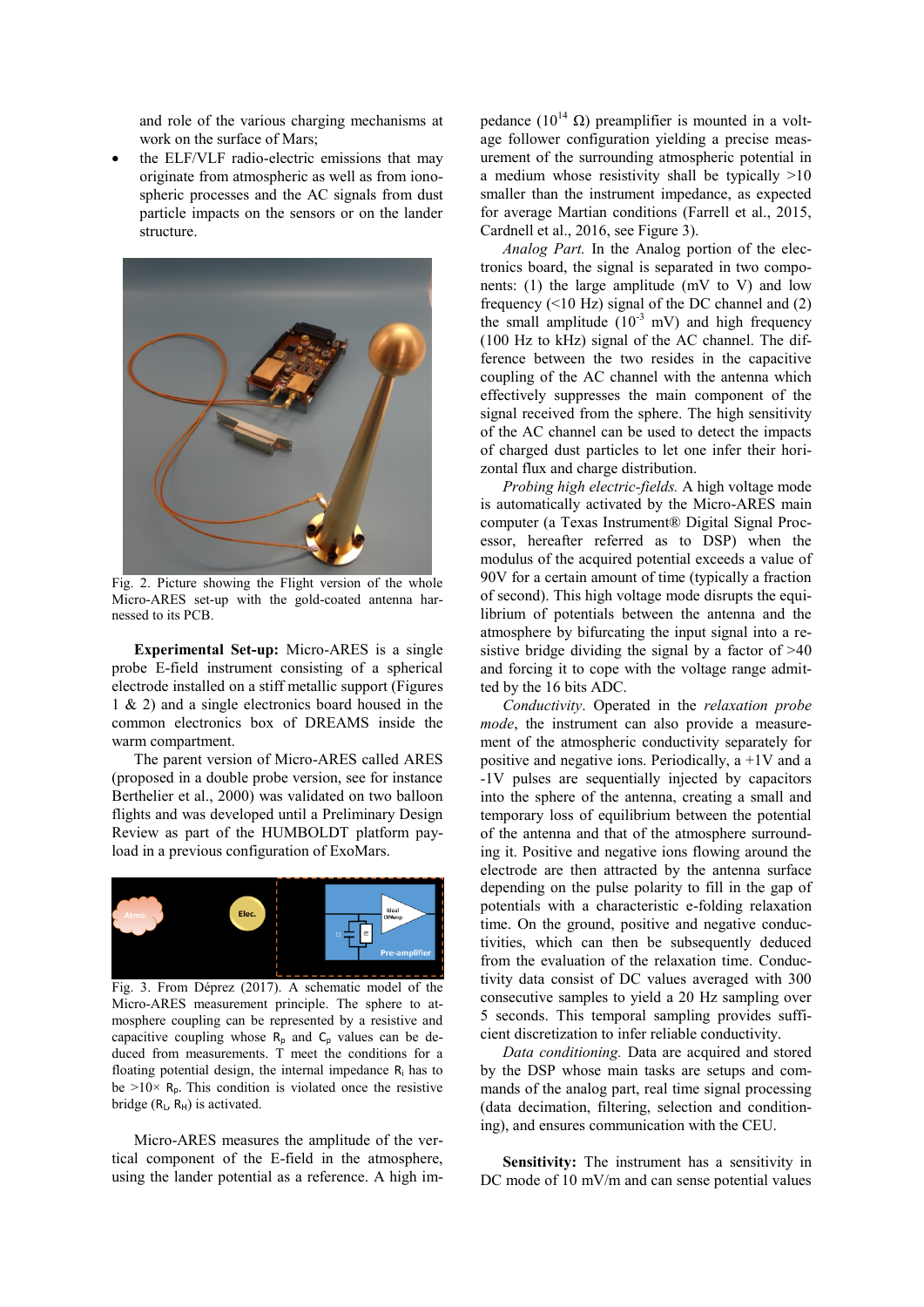between -90 to +90 V (the expected corresponding E-fields are +265 and -265 V/m, once averaged between 0 and 25.5cm above the ground) and up to  $>$  O(1) kV in high voltage mode. However, deducing E-field values from a single location potential shall account for the antenna and lander geometry. A precise conversion requires detailed modelling of the equipotential perturbations around the sphere.

These perturbations were computed with the COMSOL® software accounting for the exact geometry of lander structure, assuming the atmospheric conductivity is only slightly perturbed by the lander. The model results indicate a slightly different conversion factor than the one obtained straight from the sphere elevation above the ground. A bias of about 20% is found that needs to be incorporated to postprocessing on the ground (see Figure 4).



Fig. 4. From Déprez (2017). (top) a CAD model of the lander structure. (bottom) Model of the field lines deformation around the lander in a +100V/m E-field. The resulting electrode potential in these conditions is -33.96 V, yielding a voltage-to-E-field conversion factor of 2.94 m<sup>-1</sup> , that is close to the  $\sim$ 3.6 m<sup>-1</sup> conversion factor that would be deduced from the 27.5 cm elevation of the sphere above the lander structure (assumed to be mechanical ground).

**Calibration**: In the calibration process (Déprez, 2017), signals are always injected in the instrument through a so-called *injection* boxes supposed to reproduce the coupling of the electrode with the atmosphere (Berthelier et al., 2000). These boxes consist of a set of resistances and capacitors mounted in parallel and specified to have resistance and capacitance values close to conditions relevant for the Micro-ARES electrode when immersed in a Martianlike atmosphere.

To calibrate the various components of the instrument part, potential is measured at various test points and the necessary relations (linearity, gain or frequency response) are subsequently established. However, when the test point of the instrument measurement is used (in Least Significant Bits, LSB) the value and error are respectively derived from the average and standard deviation of a measurement set. The uncertainties are then propagated by fitting the data with adequate functions, using the least-square method to take into account the uncertainties of all inputs.

*DC Channel.* The DC chain was calibrated during Thermal vacuum tests, with temperatures ranging from 45°C to -35°C (every 5°C). The DC linearity at each temperature with each Injection box and at 17 steps was measured between -80V and +80V.

*AC Channel.* The AC channel calibration has been performed only at 20°C, since the noise conditions and access to the instrument board during the TVT was limited. Calibration consisted in measuring the frequency response, both in gain and phase, of the whole electronic circuit.



Fig. 5. From Déprez (2017). (top) Comparison of Efield measurements performed by Micro-ARES in the Moroccan desert in the summer 2014 and those of a commercial E-field mill used here as a reference. During calm weather conditions, E-field evolution can be disrupted by